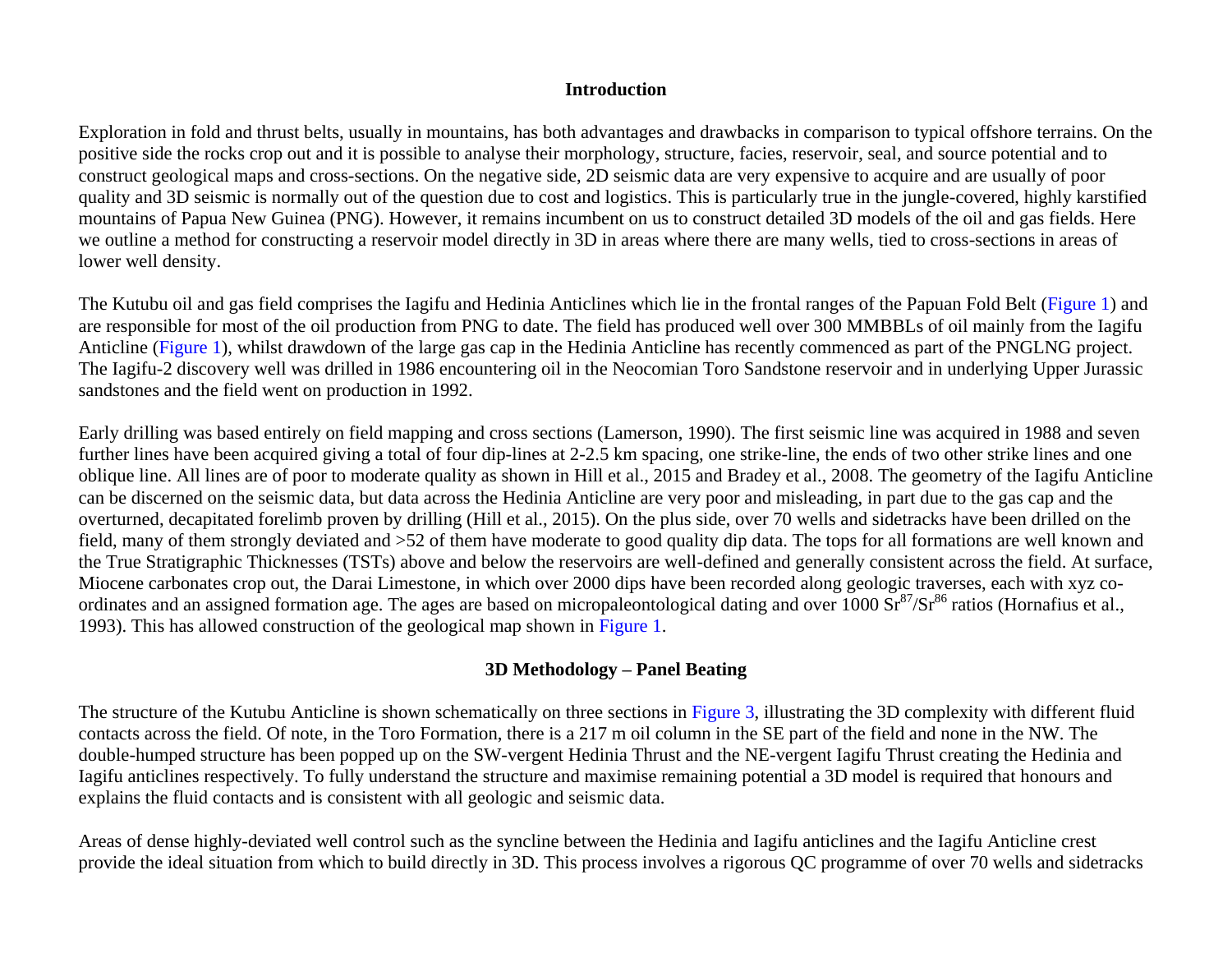that includes re-surveyed well positions and deviation surveys. Each stratigraphic top was re-picked with particular focus paid to the reservoir units and all the dipmeter data was QC'd and subsequently re-interpreted. With a solid database established and the stratigraphy understood [\(Figure 2\)](#page-6-0), the TSTs could be calculated to be used as an essential aspect of 3D model building.

The process of model building directly in 3D is illustrated in [Figure 4.](#page-8-0) It begins with building panels at all drilled formation tops within 500 m above and below the reservoir, using the correct dip and azimuth interpreted for that depth [\(Figure 4A](#page-8-0)). On their own these panels provide a limited amount of information concerning the structure of the Toro reservoir. However when combined with structural information obtained throughout the wellbore a more complete picture of the reservoir structure can be built and the higher the deviation of the well-bore the more valuable the information represented by these panels becomes.

The second stage is to use the known stratigraphy and TST information to project each panel up from beneath the Toro or downwards from the overburden to reservoir level, thereby creating a web of Toro panels around the well [\(Figure 4B](#page-8-0)). Thus a highly deviated well that drilled beyond the reservoir unit can produce several panels that represent the Toro reservoir despite only intersecting it once. This process was repeated for all of the key horizons in upwards of 70 wells and sidetracks in the Kutubu Field, focusing on producing as many panels that represent the reservoir unit as the data would allow.

In the third stage of this process, the panels are widened until they intersect other panels and they are cut at the intersection. Where the panels do not intersect they are left unjoined, allowing for discontinuities and offsets in the model, which are later interpreted as faults. This method reveals structural geometries away from the wellbore and discontinuities or offsets in horizons [\(Figure 4C\)](#page-8-0). Faults are introduced to the model after offsets are observed in the horizon data [\(Figure 4D](#page-8-0)). The fourth and final stage of model building is to join and smooth each of the panels, tidy to faults and to combine with the 2D section interpretation discussed in the next section [\(Figure 4D](#page-8-0) and [Figure 6\)](#page-10-0).

## **3D Methodology – Cross-sections**

In areas of less dense well data, the 3D panel method is not applicable and we resorted to the traditional construction of cross-sections. Firstly, three key sections were constructed along the regional seismic lines and were balanced and restored and also forward-modelled to check their validity (see Kutubu section in Hill et al., 2015). A further 18 local and detailed sections dip-cross-sections were constructed well within 25° (<10% geometrical error) of the inferred tectonic transport direction, NE to SW, using MoveTM software. For each section, 3D structural domains were established within which the plunge was consistent based on the available surface and well data. These plunges were used to project dips and formation tops onto the section. Typically data were projected less than 1 km and usually <500 m. In areas where the 3D panel model overlapped the section it was 'sliced' along the section and given priority. The key sections were used as a guide to interpret the remaining 18 sections, by projecting the interpretation down-plunge onto the section and adjusting it to fit the constraining data.

In the Hedinia Anticline, the seismic data are of very poor quality and there are few wells as it hosts the gas-cap which remained untouched whilst the oil was being produced, reinjecting the gas. Here different structural interpretations were possible and it became important to use the observed structural style along strike in PNG to choose between them. Using inferred TSTs, the base of the Miocene Darai Limestone was projected from surface data and tied to the available wells. However, the surface geology map shows lower Darai TMD4 juxtaposed against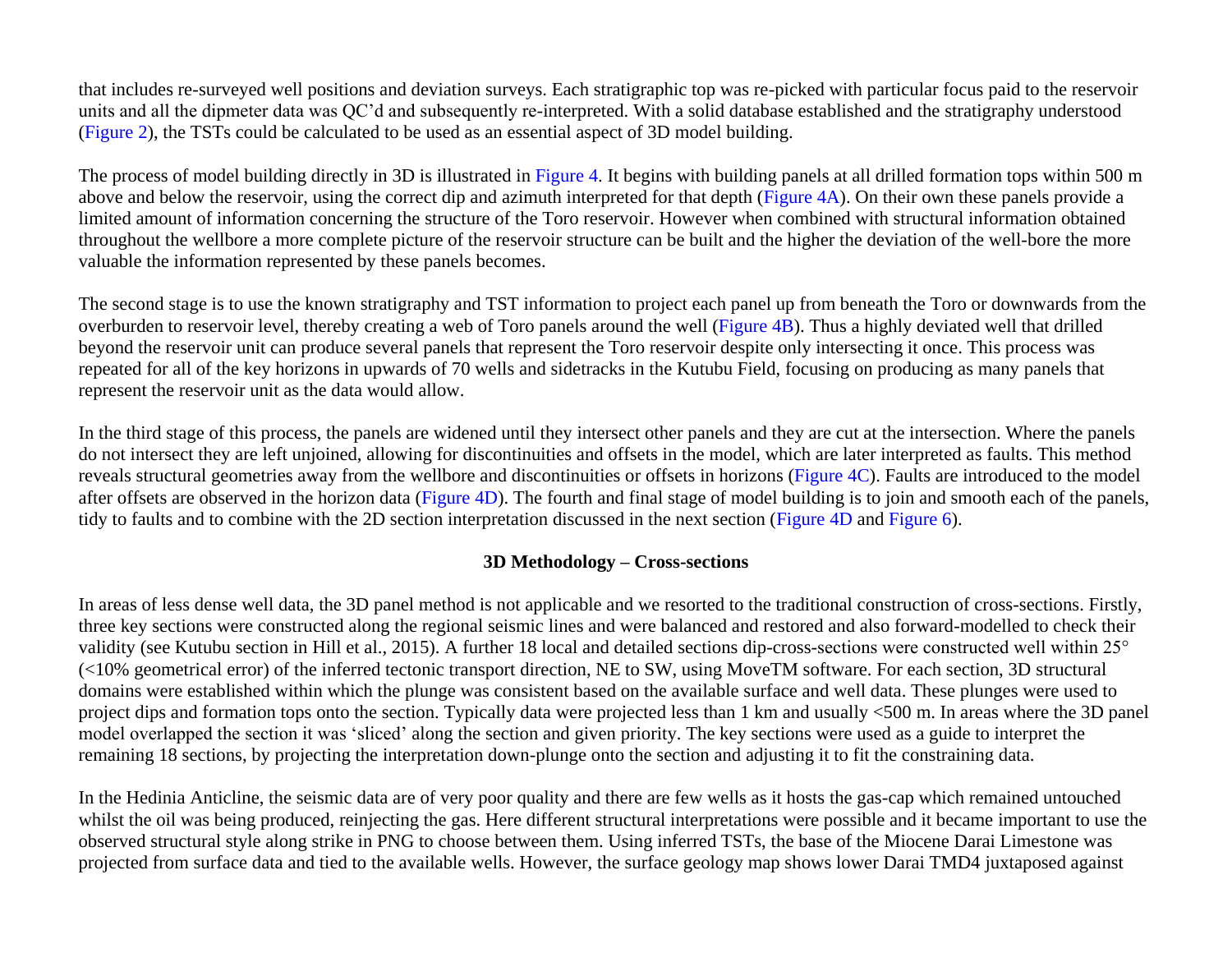upper Darai TMD3/2 across a fault [\(Figure 1\)](#page-5-0). Lamerson (1990) interpreted this to be a backthrust, which thickens the Darai Limestone and pushes down the crest at Toro reservoir level. However, along strike in the Mananda Anticline a similar structure was defined by four wells and drilled by two sidetracks (Keenan and Hill, 2015) and found to be an old normal fault that had been decapitated by the main thrust. Furthermore, the Cretaceous section at Mananda was ~20% thinner in the footwall of the normal fault, which further elevated the Toro reservoir. This interpretation for Hedinia is shown on [Figure 5](#page-9-0) and is consistent with thin Cretaceous section encountered in wells along strike in the Hedinia Anticline.

Once the three key sections and 18 local sections were drawn, the faults were constructed in 3D by triangular interpolation followed by smoothing. Then the horizons were similarly constructed, but were cut-off at the faults. For the whole model, the initial hydrocarbon contacts were drawn on for each horizon to check that the positions of saddles and sealing faults made sense geologically. In general, few alterations were needed, but structure and faults were adjusted between wells which were known to have different contacts. A view of the final 3D model with translucent cross-cutting faults is shown in [Figure 6.](#page-10-0)

## **Conclusions**

- Given the 3D complexity of the structure and the paucity of good quality seismic data, the only way to constrain the interpretation was by building a detailed 3D geologic model.
- Building the model directly in 3D from structural panels was both efficient and reliable in areas of dense well data
- In areas of low well density, many serial sections were constructed in the tectonic transport direction, with the interpretation guided by key regional balanced and restored sections
- Where multiple interpretations were possible, the structural style observed along strike in the Papuan Fold Belt was used to select the most likely solution
- Overall the Kutubu oil and gas fields comprise a double-humped 'pop-up' structure with the Hedinia Anticline above the SW-verging Hedinia Thrust and the Iagifu Anticline above the NE-verging Iagifu Backthrust.
- The syncline between the Hedinia and Iagifu anticlines is interpreted to lie along a minor normal fault active in the Cretaceous and reactivated more recently. The fault system accounts for oil-water contacts in the Digimu and for thinner Ieru Formation on the Hedinia Anticline.
- The Iagifu Anticline is very well constrained by abundant borehole data and moderate quality seismic data. It is offset by a down-tothe-NW cross-cutting fault that separates the SE-nose which has a 217 m oil column from the NW-nose that has no oil column.
- The Hedinia Anticline is less well constrained due to a paucity of boreholes and very poor seismic data so the 3D model was largely built from closely-spaced geologic cross-sections. Based on analogies with the Mananda Anticline, the Crestal Fault in the Darai Limestone was interpreted to be a normal fault with thin Cretaceous section in the footwall, producing the interpreted Toro reservoir crest. The alternate Lamerson (1990) backthrust interpretation may also be considered.
- The final 3D model was consistent with all initial hydrocarbon contacts and explained them in a geologically reasonable way.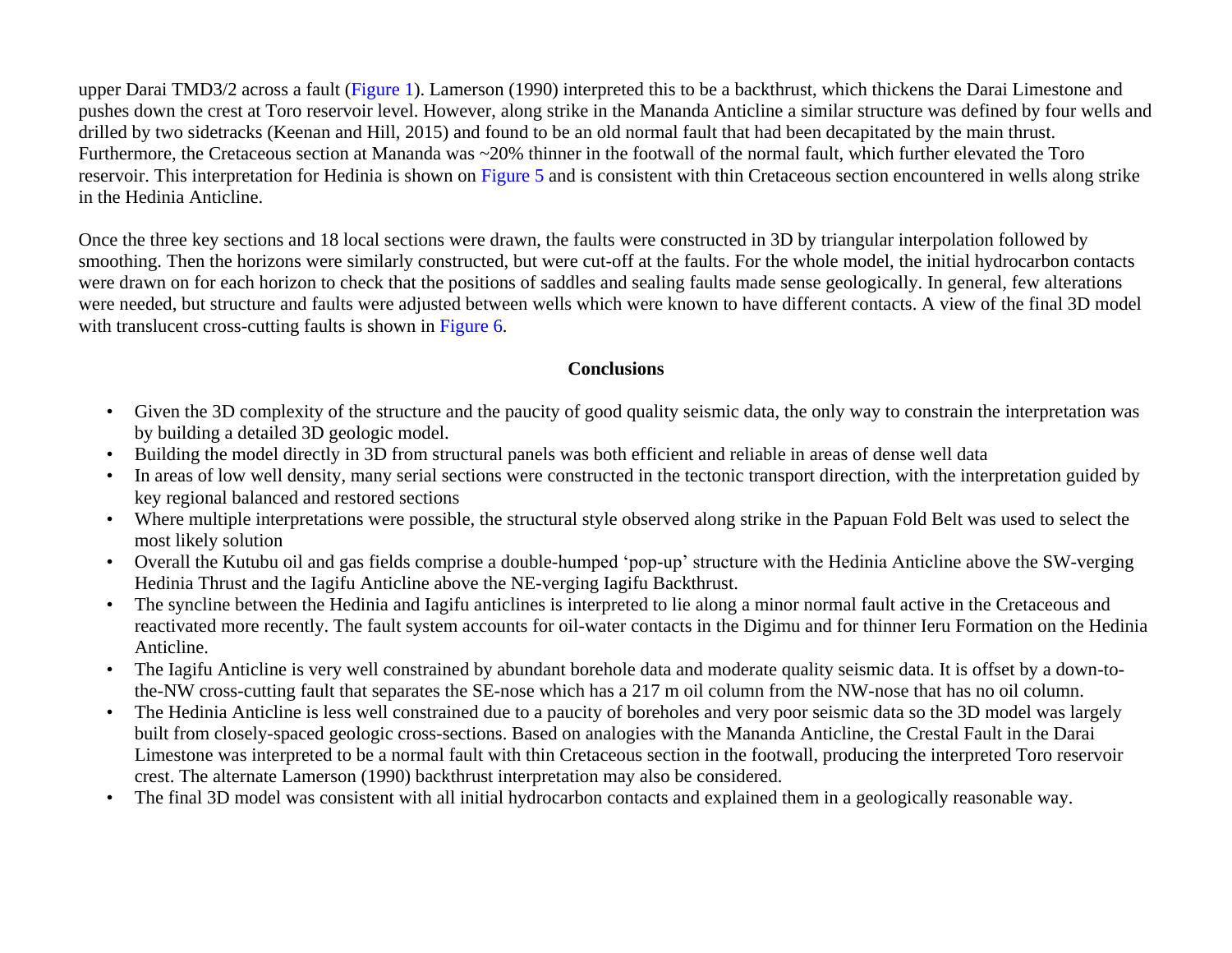## **References Cited**

Bradey, K., K. Hill, D. Lund, N. Williams, T. Kivior, and N. Wilson, 2008, Kutubu Oil Field, Papua New Guinea - A 350 MMbl Fold Belt Classic, *in* J.E. Blevin, B.E. Bradshaw, and C. Uruski (eds.), Eastern Australasian Basins Symposium III, Petroleum Exploration Society of Australia, Special Publication, p. 239-246.

Hill, K.C., R.H. Wightman, and L. Munro, 2015, Structural Style in the Eastern Papuan Fold Belt, From Wells, Seismic, Maps and Modelling: AAPG/SEG International Conference & Exhibition, Melbourne, Australia, September 13-16, 2015, Search and Discovery Article #30433 (2015). [http://www.searchanddiscovery.com/documents/2015/30433hill/ndx\\_hill.pdf](http://www.searchanddiscovery.com/documents/2015/30433hill/ndx_hill.pdf)

Hornafius, J.S., and R.E. Denison, 1993, Structural Interpretations Based on Strontium Isotope Dating of the Darai Limestone, Papuan Fold Belt, Papua New Guinea, *in* G.J. Carman and Z. Carman (eds.), Petroleum Exploration in Papua New Guinea: Proceedings of the First PNG Petroleum Convention, Port Moresby, p. 313-324.

Keenan, S.E., and K.C. Hill, 2015, The Mananda Anticline, Papua New Guinea: A Third Oil Discovery, Appraisal Programme and Deep Potential: AAPG/SEG International Conference & Exhibition, Melbourne, Australia, September 13-16, 2015, AAPG Search and Discovery Article #10803 (2015). [http://www.searchanddiscovery.com/documents/2015/10803keenan/ndx\\_keenan.pdf.](http://www.searchanddiscovery.com/documents/2015/10803keenan/ndx_keenan.pdf)

Lamerson, P.R., 1990, Evolution and Structural Interpretations in Iagifu/Hedina Field, Papua New Guinea, *in* G.J. Carman and Z. Carman (eds.), Petroleum Exploration in Papua New Guinea: Proceedings of the First PNG Petroleum Convention, Port Moresby, p. 283-300.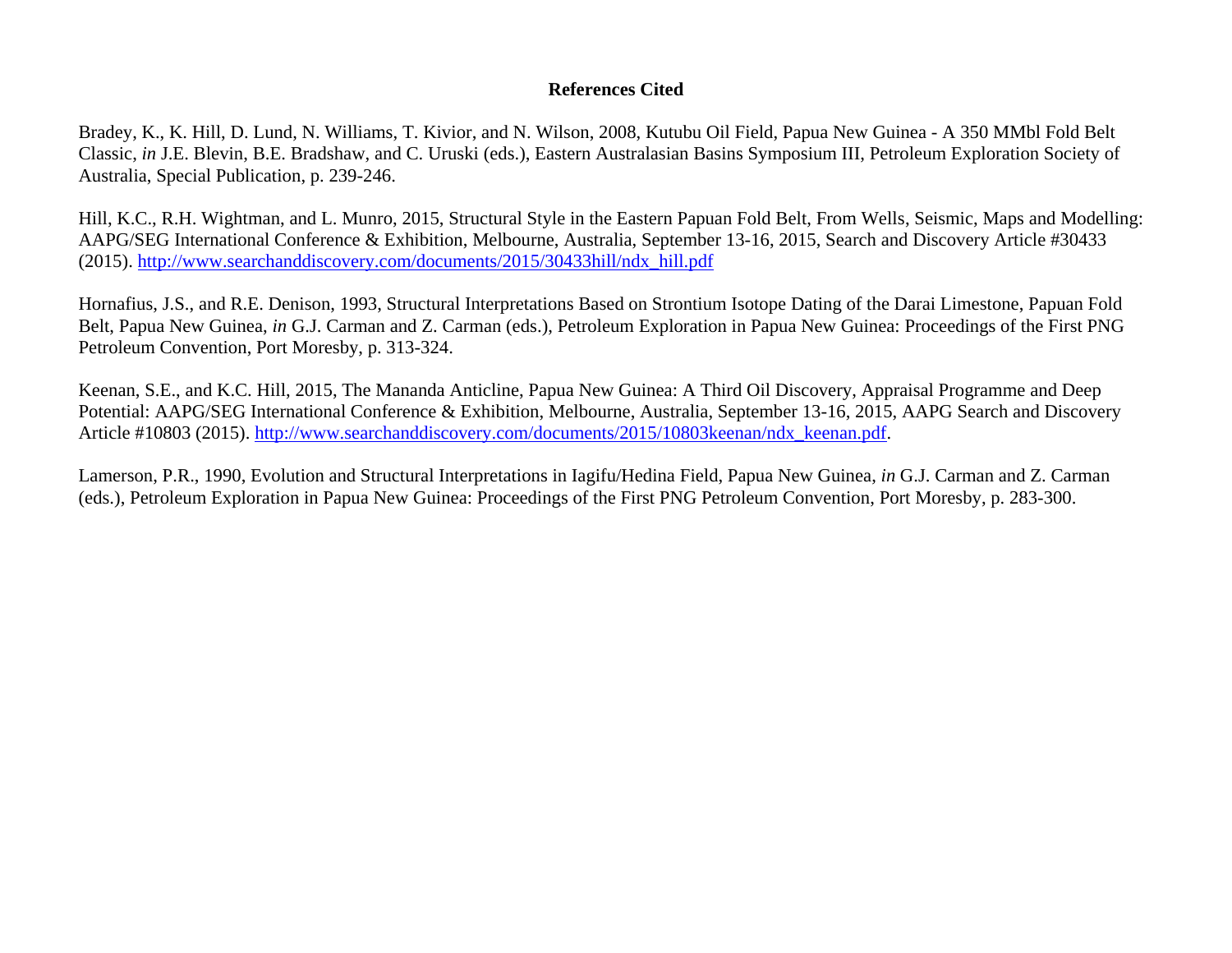<span id="page-5-0"></span>

Figure 1. Surface geology map of the Kutubu anticline (within red dashed line) showing line of cross section in [Figure 5](#page-9-0) (in yellow); inset is a location map showing the Kutubu field. Units as i[n Figure 2.](#page-6-0)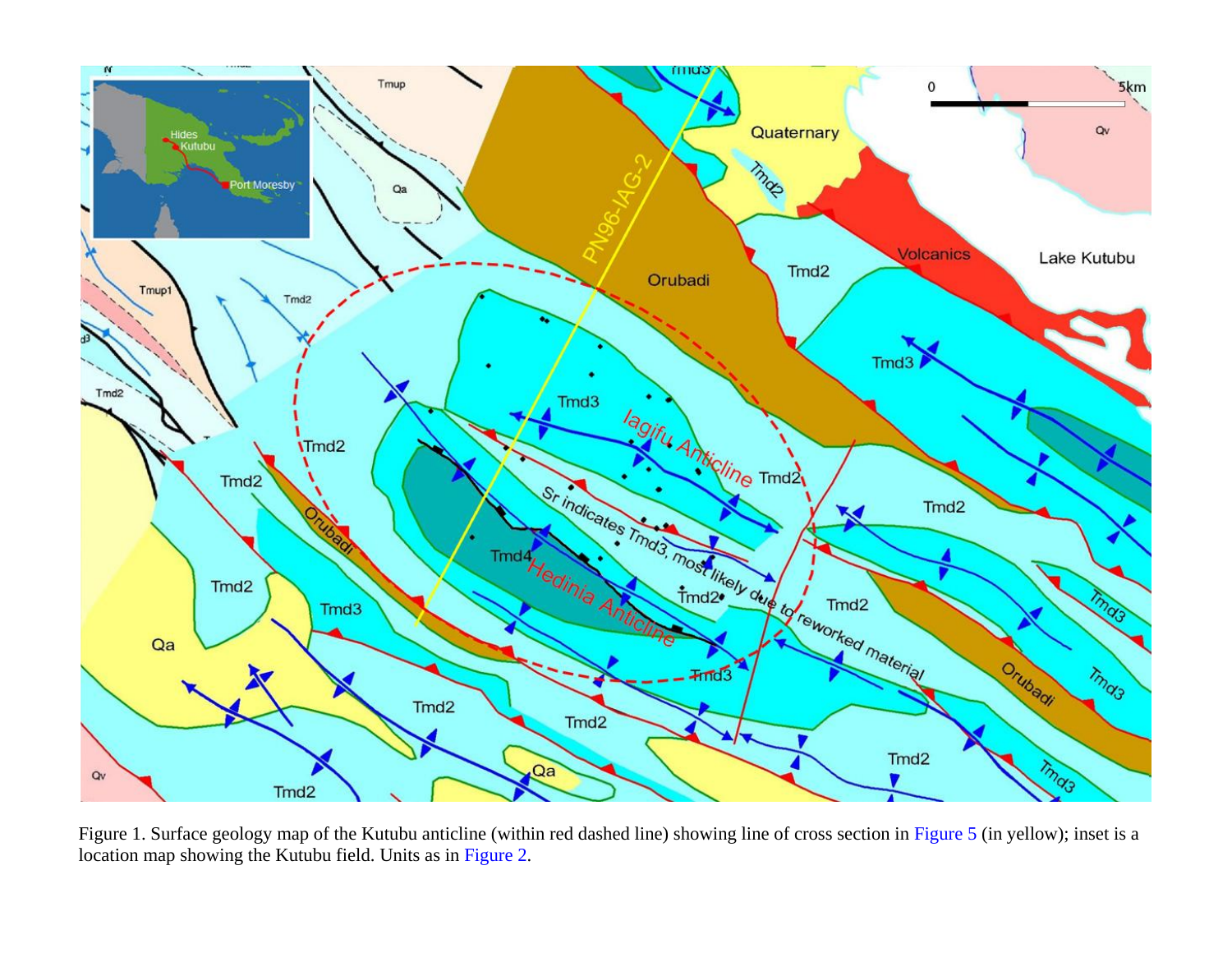<span id="page-6-0"></span>

Figure 2. The stratigraphic column at the Kutubu anticline.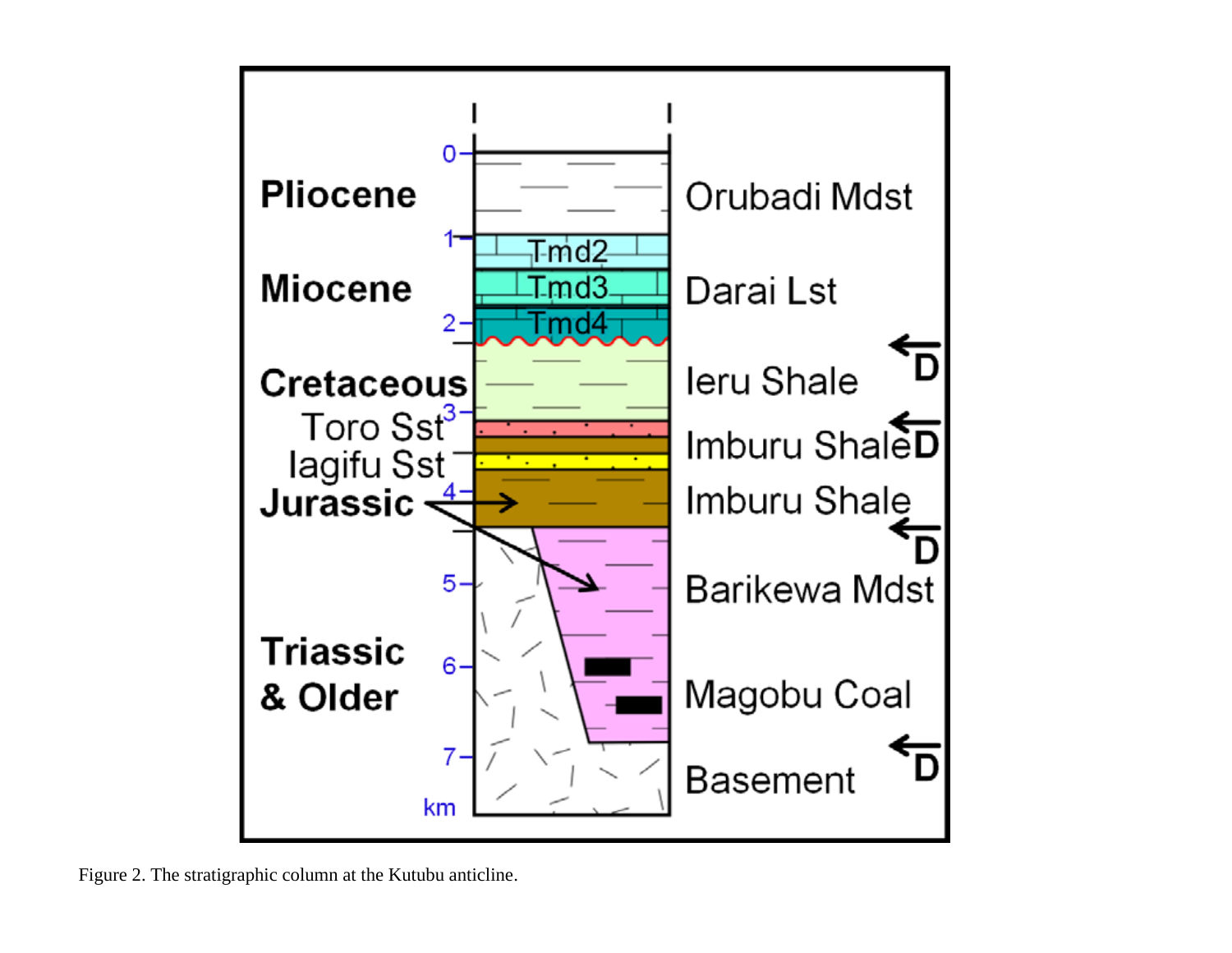



Figure 3. Schematic cross sections of the Kutubu anticline with different fluid contacts across the field; a map of the Kutubu anticline with fluid contacts.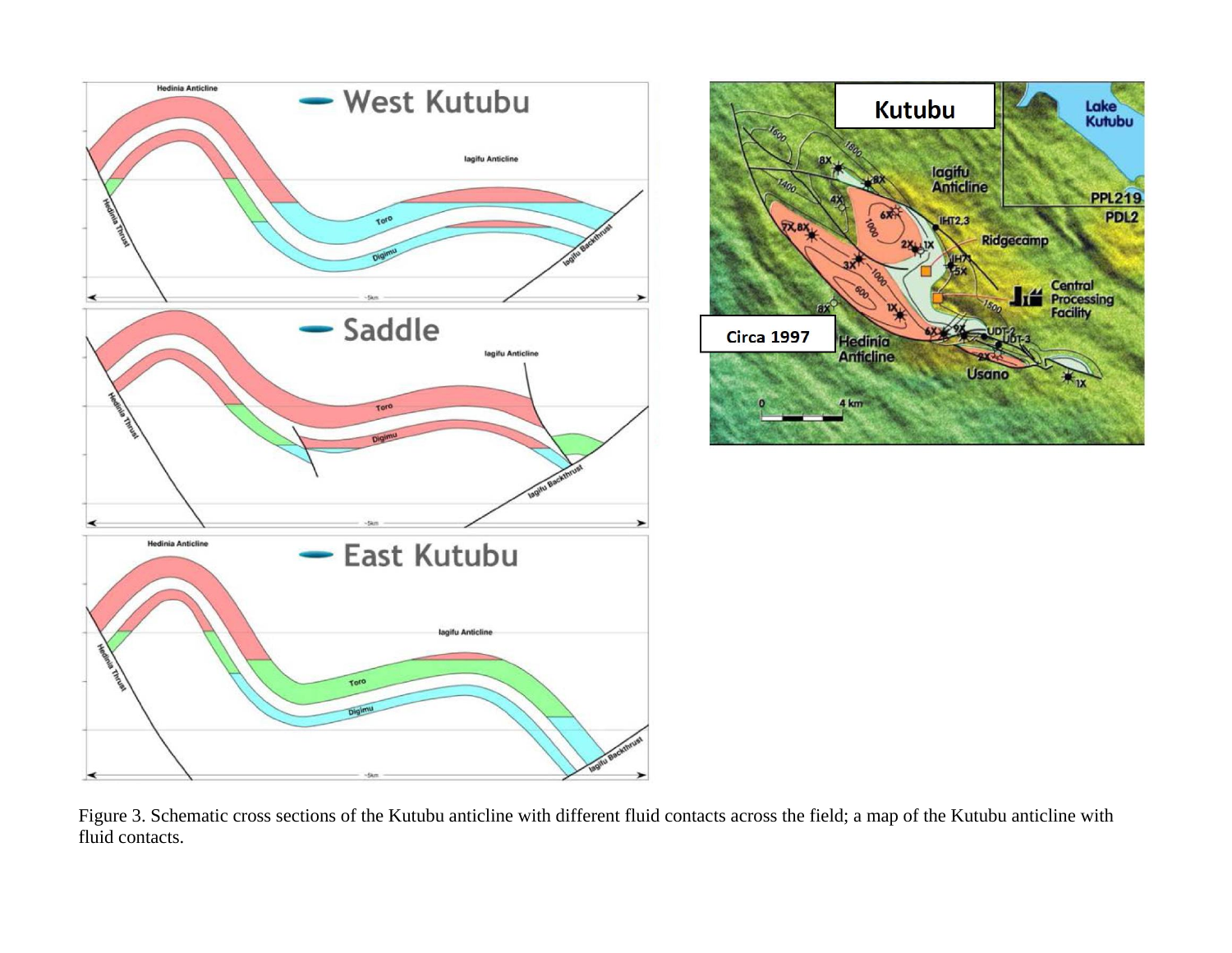<span id="page-8-0"></span>

Figure 4. A) Five deviated wells with tops (square) and dips (round) coloured by formation, B) Top Toro panels projected from adjacent formations on a selection of wells, C) Top Toro panels for all wells and sidetracks, D) Top Toro panels joined, smoothed and tidied to faults and coloured by fluid content,  $pink=gas$ ,  $green = oil$  and  $blue = water$ .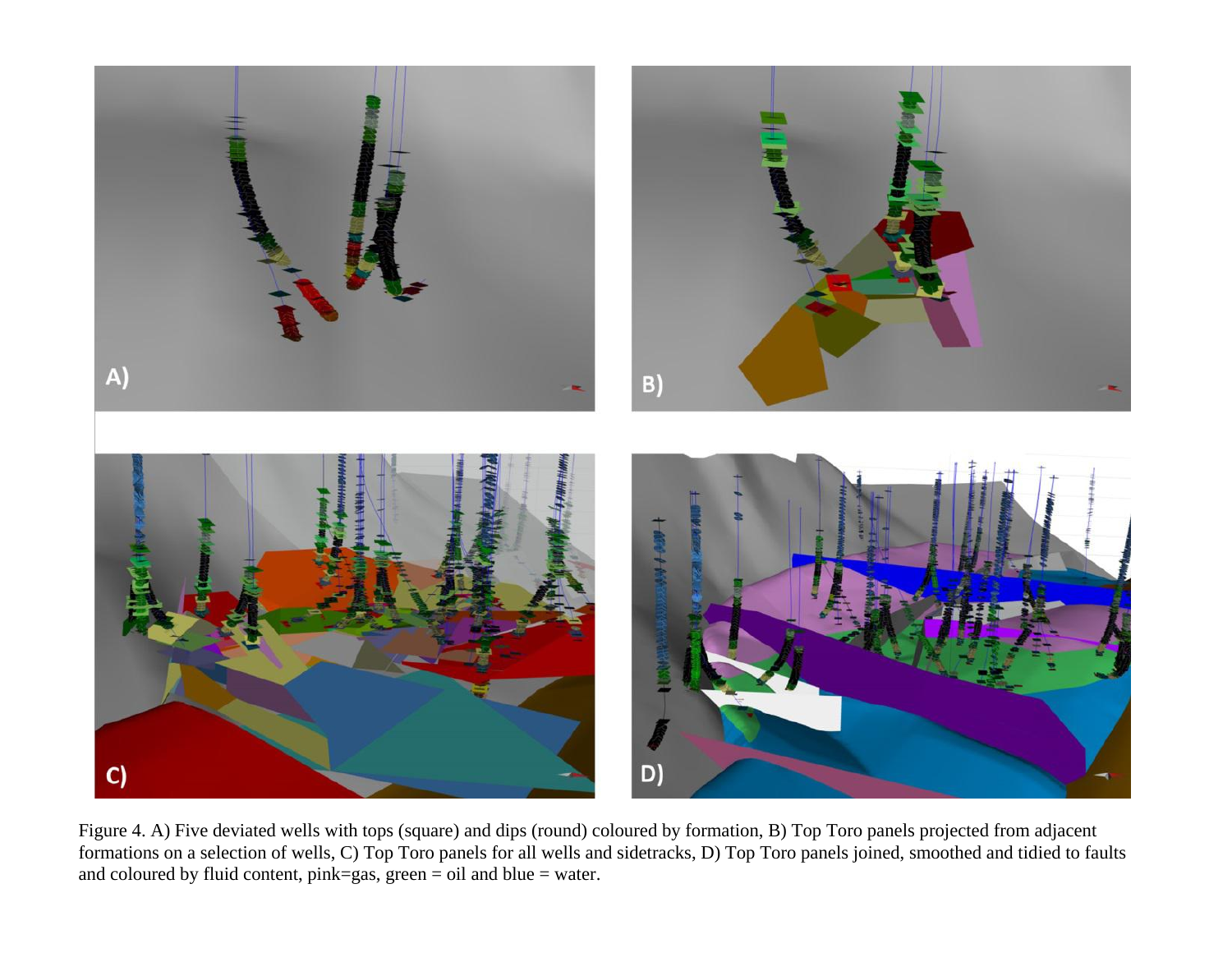<span id="page-9-0"></span>

Figure 5. Interpretation of the Crestal Fault on the Hedinia Anticline assuming a normal fault as in the crest of the Mananda anticline (Keenan et al, this volume).